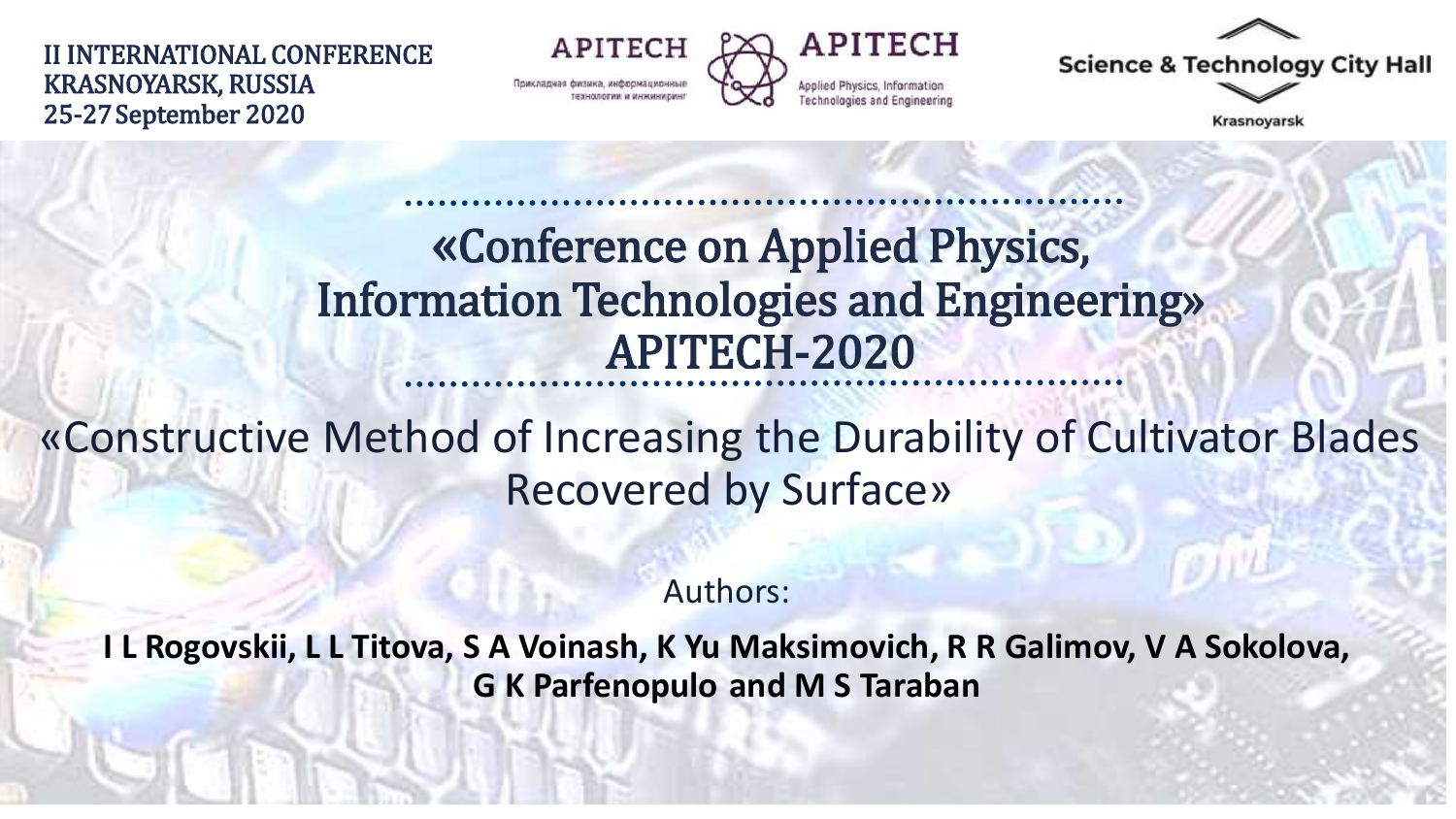

## Problem statement



- In modern conditions, the problem of increasing the reliability of agricultural machines, their elements are resolved through the search and creation of new materials, structural elements, the use of computer methods of information processing, hardening of working surfaces in such combinations that were previously recognized as almost impossible or even harmful, methods of nondestructive and destructive testing, which is the relevance of the research.
- The issue of improving and introducing the flaw detection method using holography is important in terms of the development of methods for ensuring the reliability of agricultural machines, especially design ones. At the same time, as theoretical and experimental studies have shown, it is practically available for implementation at agricultural enterprises, especially repair ones, where there is a need to carry out fault detection and establish the residual life of machines that were in operation, and carrying out such work by existing methods is not available.

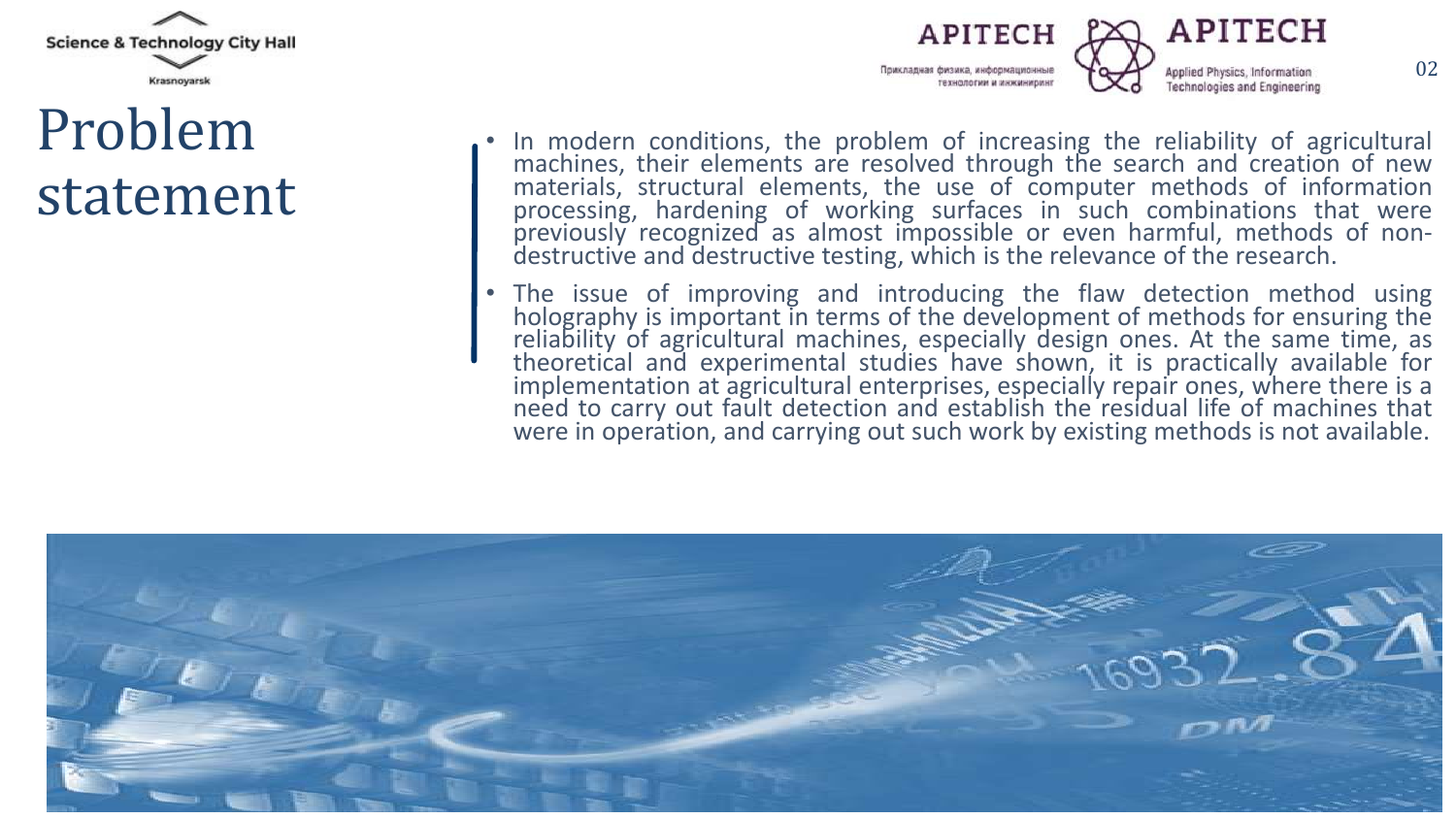

# Solution methods



Fig. 1. Cultivator blade, reconditioned by surfacing





Fig. 2. A hologram of the cultivator blade, made according to the norms of working drawings



Fig. 4. Values of distribution of dispersion of micro straining's **APITECH** for ploughshares (correct shape) **a** \$1539Ka, *RH*QODMAQUAOHNHE

**APITECH** Applied Physics, Information **Technologies and Engineering**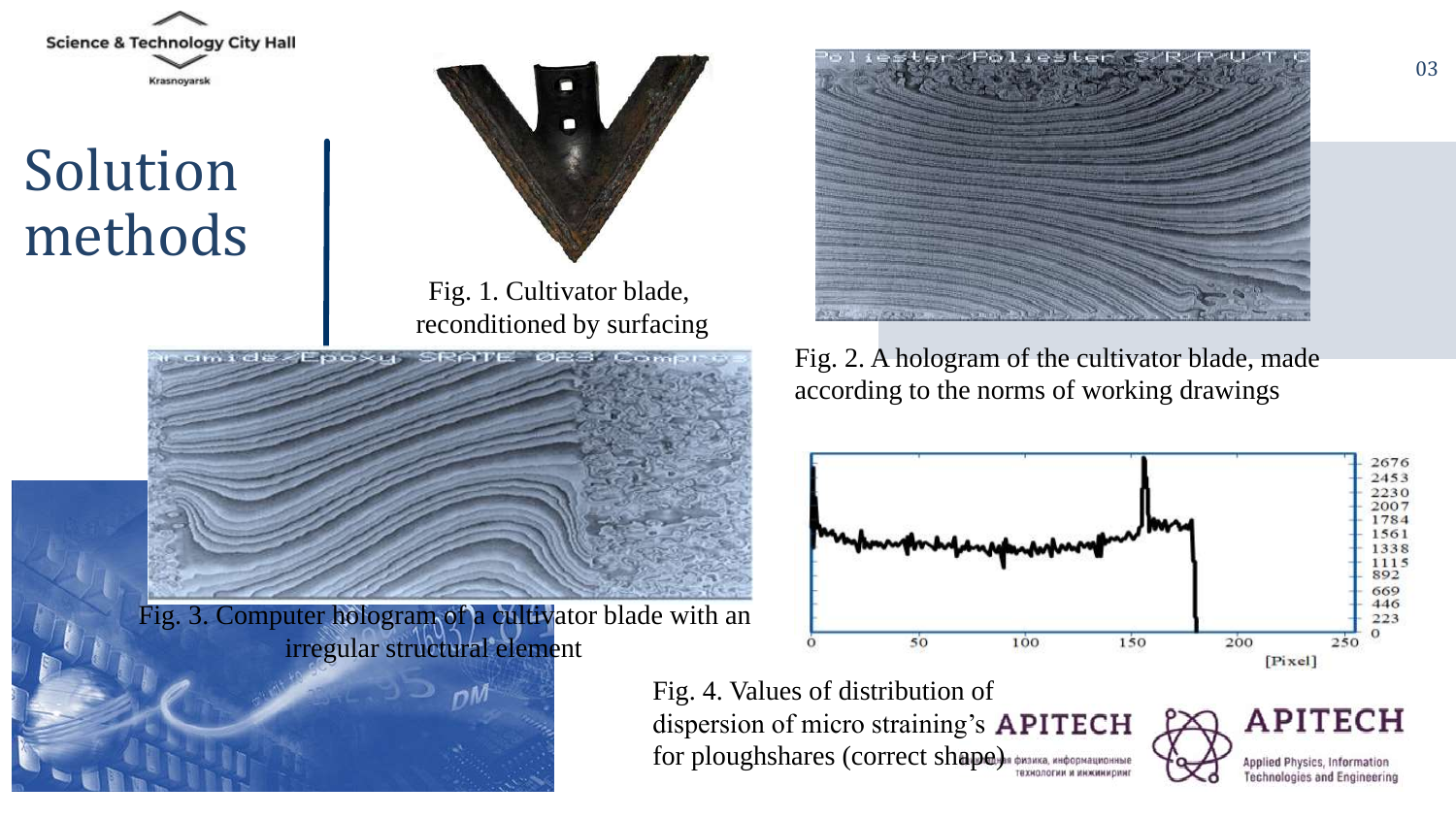

APITECH Прикладная физика, информационные ниднижни и интоприхет



Applied Physics, Inform

# Conclusions

#### Results, implementation

Thus, theoretical and experimental studies have made it possible to establish that holography, especially computer holography, is one of the effective methods for determining the design parameters that characterize the reliability of agricultural machines. At the same time, the achievement of micro deformation values above the limiting ones (for example, for cultivator blades 2.1-3.2 μm) indicates that the part has exhausted its resource.